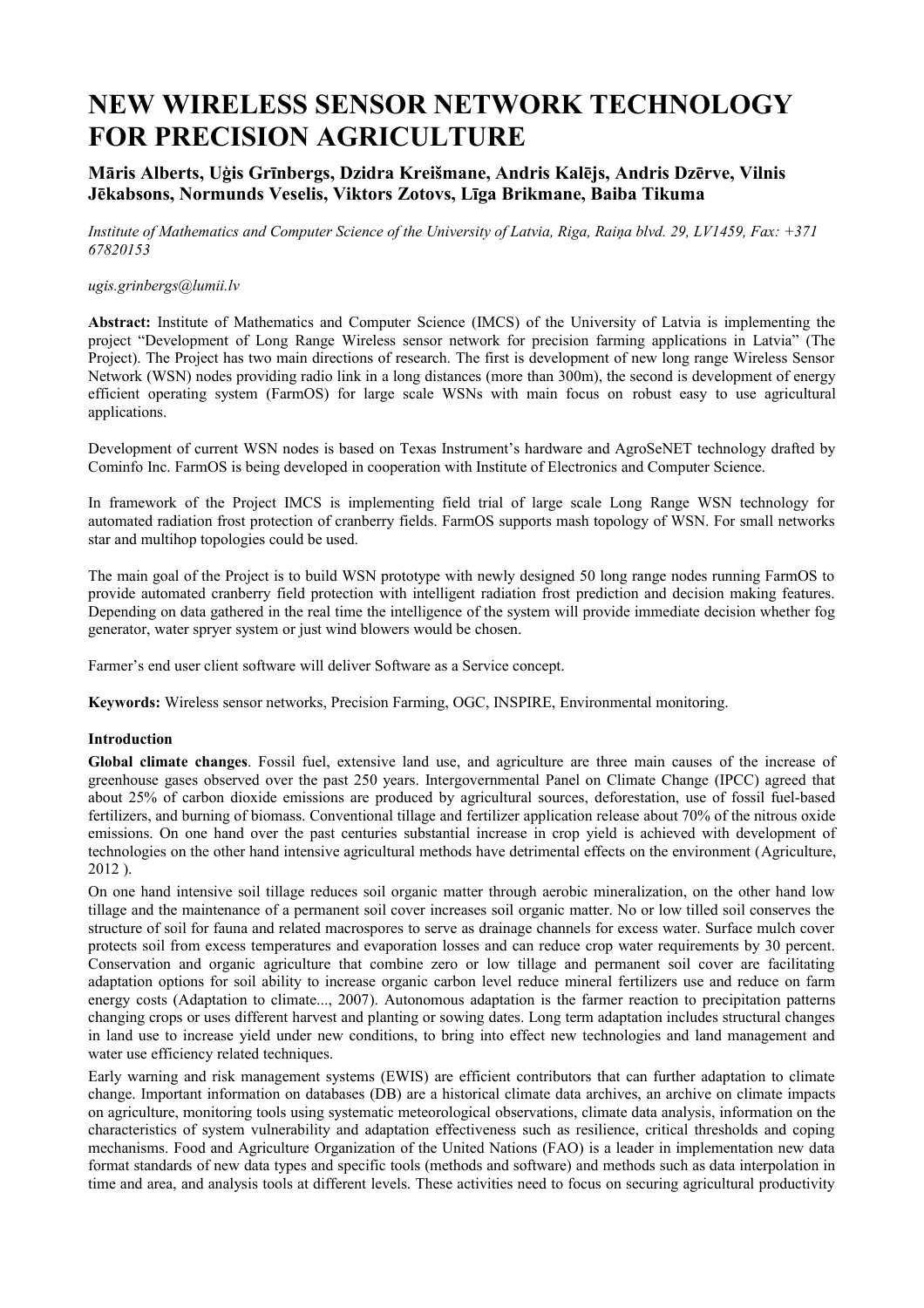in a sustainable way. Familiar and well-considered are EWIS and Disaster Information Management System (DIMS) that can be used for estimation while contributing to disaster readiness and elimination of potential risks.

**Local climate changes.** In the Climate Change Mitigation Policy for Latvia among other goals to achieve is increase of efficient and rational use of resources in agriculture and implementation activities such as promotion of environmentally sound agricultural methods that reduce direct greenhouse gas emissions. The main aim of agriculture is sustainable use of agricultural resources by development of environmentally friendly agriculture and promotion of Good agricultural practices (Agriculture, 2012 ).

Farmers of Latvia climate changes perceive as uneven rainfalls during vegetation period, longer periods of autumn, a very early or late spring, sustained rain or drought and winter thaws. This creates the need for more flexible choice of crop varieties and the application of effective production technologies. The main adaptation measure is to vary inputs of agrochemicals and amounts of fertilizer applications, alter time of application and vary amount of chemical control of pests.

**Global society changes.** IPCC is the leading international body for the assessment of climate change. IPCC was established by the United Nations Environment Program and the World Meteorological Organization to provide the world with a comprehensive assessment of the current situation of climate change and its potential environmental and socioeconomic impacts (Managing the Risks...., 2012).

In next few decades growth of middle class people in the world is expected from 1 900 million in year 2012 to 4 800 million in year 2030. To feed the worlds whole population in the year 2030, predicted to be 8 500 million, current food production will need to double in order to meet minimum requirements. Huge increase in global food demand projected for the next 20 - 30 years poses immense challenges for the sustainability both of food production and terrestrial and aquatic ecosystems and the services they provide to society. Farmers as main managers of global cultivated lands could change, eventually irreversibly, the surface of the planet in the next decades.

Agriculture today feeds 6 000 million people. Global grain crop production has doubled in the past 40 years mainly from increased yields resulting from greater inputs of fertilizer, water and pesticides, new crop strains, and other technologies of the "Green Revolution". Due to that prior task for agricultural producers is food security and product quality (Tilman et al., 2002).

Considering large area of agricultural lands new technologies are demanded for collecting sensitive data and evaluation of these data.

**ICT adoption in rural community**. As it is said before the only way to raise productiveness of agriculture is adoption of new ICT technologies in rural community. Adoption of ICT enabled information systems for agricultural development and rural viability is a strategic concern worldwide. Furthermore adoption of ICT in rural community is the only way to avoid irreversible and adverse effects on the Earths nature.

**ICT for precision farming.** The application of GNSS sensors and machine control to agriculture, with a prescriptive approach that matches maps of the field nutrients and soil condition, has had a valuable impact on increased yields and cost savings for farmers.

An essence of precision agriculture solutions is site specific crop management. That incorporates different aspects, such as monitoring soil, crop, and climate in a parcel and extrapolating the results to complete field. Precision farming provides decision support systems (DSS) with actual data for taking differential actions, for instance, data necessary for variable rate application of fertilizer, lime, and pesticide, or for tillage, or sowing rate in the real time.

**WSN for precision farming**. As a rule industrial agriculture operates with pretty large fields from tenth till hundreds of square kilometers. It makes cost rise skyrocket for any technology used. Large scale low-cost WSNs obviously are the only way for large field condition monitoring in real time thus they become a part of future farm as the key component for future Internet of Things. This article deals with design and implementation of future Things of Internet.

#### **Materials and methods of research**

As follows from the said above development of technologies for large scale networks becomes crucial for sustainability of today's agriculture.

During the current research specifications of hardware, WSN operating system, and supplementary software specifications were assessed and first drafts of them created. In terms of research sensors, technologies, microcontrollers, and available WSN radios part base selected. Together with farmer usefulness of gathered data for particular applications evaluated.

Figure 1 shows organization of the experiment. A mock up of WSN prototype consisted of 6 sensor boards and 1 gateway, namely AgroSeNET.

The equipment was installed in a cranberry parcel for monitoring processes of **radiation frosts**. The nodes were manually localized and positioned using A-GPS and placed on map of the field. The AgroSeNET nodes were equipped with dual sensor for registration both temperature and relative humidity of air, and sensor for registration temperature of cranberry leaves. In addition some nodes were equipped with sensors registering luminosity, air pressure, precipitation, wind strength and direction of wind.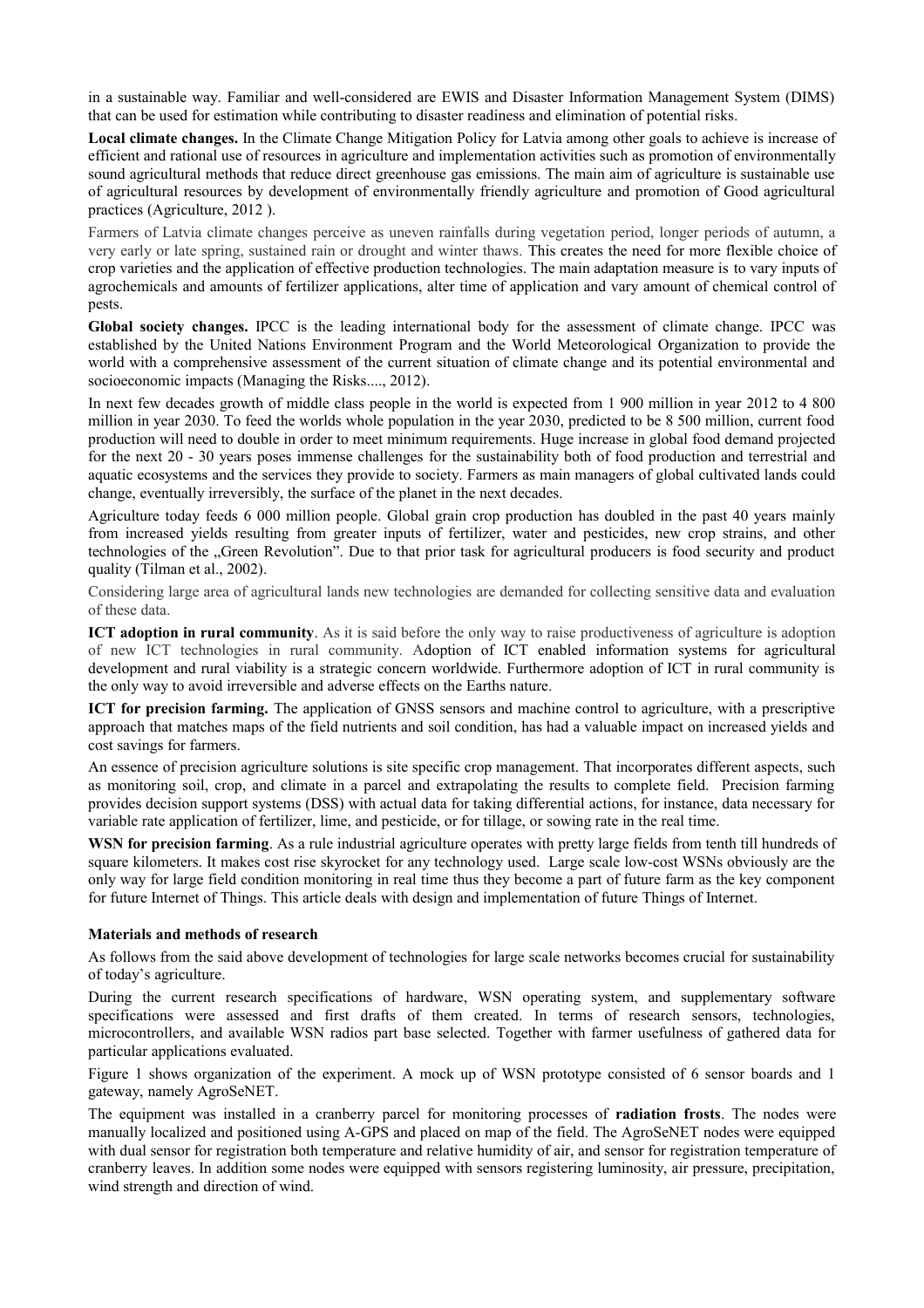Previous researches show that radio coverage of nodes is significantly reduced when crop is flourishing (Goense et al., 2005). To avoid impact of crop canopy of leaves on communications the radios of nodes were installed at height of 200cm while the sensors were installed at height of 70cm and in the level of cranberry leaves. Distance between nodes was about 200m. A number of sensors for soil humidity measurement were deployed in the field also.



Fig. 1. **Block schematics of the experiment**.

**WSNs** have emerged as a result of recent advances in low-power digital and analogue circuitry, low-power RF design and sensor technology. Sensor networks are distinct from traditional computing domains. WSNs are composed of motes that are standalone pieces of hardware equipped with a tiny computer power and a radio transmitter. One of the greatest challenges that these types of networks have to face is the energy consumption requirements. Since the network nodes are located in the open and have no accessible energy sources they have to rely on limited size batteries or have they own energy scavenger ability from solar panels or wind turbines. Nevertheless WSN nodes must be built as energy saving as possible. This has led to developments of communication protocols that balance transfer speed with battery consumption like the IEEE 802.15.4, the ZigBee or the 6loWPAN. Other network protocols used are the MyriaNed or the DASH7. The protocols mentioned can provide network with communication ability. However these protocols are not operating systems and they are not enough functionality for use for large scale WSNs.

**Sensors and their interfaces.** There is a wide range of sensors used for agriculture. Sensors could be used for measuring atmospheric data, soil characteristics, yield qualities, and several plant attributes. Among sensors used for capturing yield qualities we can enumerate several technologies used for measuring agricultural inputs and outputs such as: impact, comb, optical, radiometric, load cell, and torsion/deformation sensors. Besides them we can place activity sensors in the harvester's head, humidity sensors, GPS positioning (DGPS differential GPS or RTK real time kinetics), tilt sensors, quality sensors.

Atmospheric sensors gather temperature, wind speed, wind direction, wind chill, humidity, solar radiation, pollution factors, rainfall, barometric pressure information, etc. Among the soil characteristics clay content, solar irradiation on the soil, soil's temperature, soil's humidity, pH, salinity, nutrients, organic matter, and soil's depth could be measured.

Optical sensors belong to the category of remote sensing techniques. The optical sensor can be mounted into a portable/static terrestrial sensor, a system of unmanned/manned aerial vehicles and finally satellites. The most common technique is hyper spectral imaging which analyses the complete spectrum of light that reflects from the soil or the plants.

**By interface** sensors are divided into two main groups:

• **analogue sensors** have advantage of simplicity and low price. Disadvantages - measurements are usually obtained from the sensor in raw form. Measured data have to be recalculated for scaling, zero setting, and linearization calculations are usually done by data recorder (data logger). In case of WSN calculations have to be performed by a microcontroller of node. Disadvantage is that at one signal lead only one sensor could be added. Despite the drawbacks the analogue interface is popular and perspective because each ADC input of modern micro-controller is provided with individually settings for the zero shifts and scaling. Linearization function have to be provided by sensor driver software module;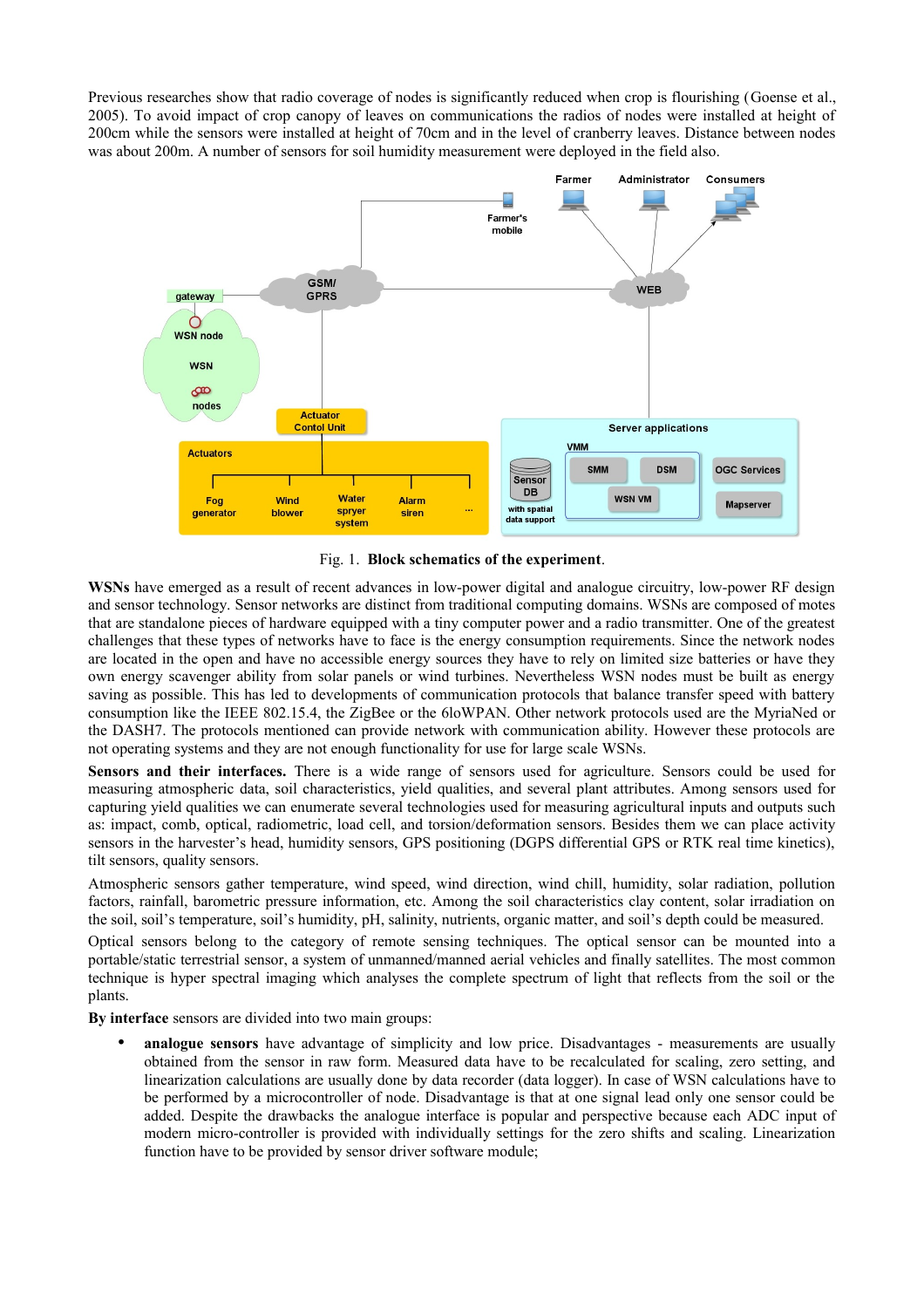• **digital or intelligent (smart) sensors** have advantage of scaling, zero setting, linearization, even calibration ability. Digital sensor interface with micro-controller unit is commonly used for connection to addressable data bus, i.e., in a single data line may be a number of sensors.

The most popular sensor buses for the environmental monitoring and precision agriculture are SDI-12, I2C, PWM (pulse wide modulation), SDM (sigma delta modulation), MAXIM 1-wire, UART and some others. The output signals of PWM and SDM sensors are easy convertible by low pass filter to analogue DC voltage output.

**By mechanical design** sensors can be divided into two groups:

- **constructively finished products** which are connected to the sensor node by cable;
- **sensors built in to the node housing**, usually these are specialized chips. Some of them are used for the monitoring of the node (battery voltage, battery charging and e.t.c., others can be applied for environmental monitoring - solar radiation, ambient light, air temperature and humidity, barometric pressure and e.t.c.

**Sensor power consumption.** The publications of researches of WSN energy consumption often do not pay due attention to their own sensor energy consumption. Sometimes it can exceed energy consumption of wireless network node. Therefore, it is important to keep in mind sensor energy consumption when selecting necessary sensors, optimize sensor placement, and individual measurement frequency, for example soil moisture measurement may be able to take less frequently than the air temperature measurements.

# **Results and discussion**

## **WSN Visualization, Monitoring and Managing (VMM) application.**

In the framework of this research WSN Visualization, VMM application as a component of WSN prototype with future aim (see Figure 1) for precision agriculture was developed.

Development of VMM application is based on principles described by INSPIRE directive and OGC standards. The standardized approach gives possibility for easy adoption into larger systems in the future.

VMM application deals with:

- monitoring of weather conditions within field equipped with WSN,
- initiation of proactive steps to protect crop from unfavorable weather conditions (e.g. automated cranberry field protection against radiation frost).
- management of historical data according to crop growing environment.
- management of metadata of WSN configuration and sensor observations.

To ensure compatibility in the future with any external system VMM application is built using open interfaces based on Open Geospatial Consortium (OGC) standards and data formats described by INSPIRE directive and the following components:

- Metadata and catalogue system (Micka),
- OGC Web Map Service (WMS), Web Feature Service (WFS) and OGC Sensor Observation Service (SOS) compliant server (MapServer),
- Data storage for vector data (PostgresSQL+PostGIS),
- Data storage for raster data (file system),
- Data maintenance and publishing system (Django, Python frameworks based web application).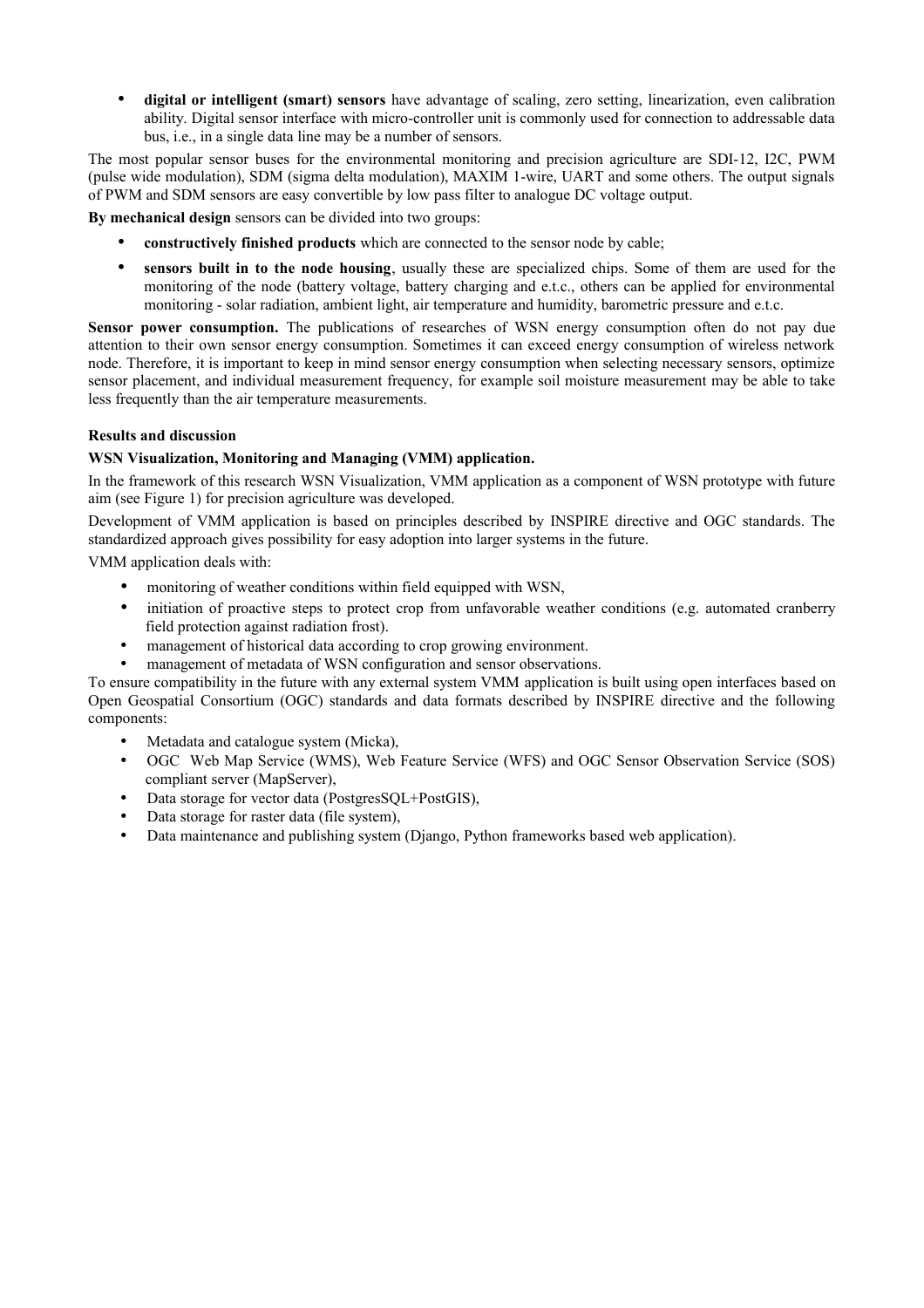

#### Fig. 2. **Services**.

VMM application is developed using Django, Python, HTML, CSS, AJAX, JavaScript (libraries OpenLayers, GoogleMaps API, GeoExtJS) and it can be accessed by most of modern web browsers.

Postgres SQL is used for sensor data base with open source software plug-in PostGIS supporting spatial geographic objects.

VMM consists of the following modules:

**Decision Support Module** – (DSM) analyzes observation data from sensor DB by regular polling tables, using mathematical methods (Snyder and Melo-Abreu, 2005) for forecasting dangerous weather conditions and creating event for SMM;

**System Managing Module** – (SMM) after receiving event from DSM either sends command to Actuator Control Unit (ACU) to start/stop action in **automatic mode** or sends SMS via GSM network to Farmer in **manual mode**.

**WSN visualization and monitoring module** (WSN VM) allows to view the map of WSN configuration and sensor observation data in different modes depending of Farmer`s settings either in real time or in selected time interval.

VMM allows select **3 levels of access rights**: for administrator (full access), for farmer (view all sensor data and set parameters for SMM and DSM) and for consumer (view all sensor data).

Figure 3 shows curves of both temperature of air at 80cm height and temperature of cranberry leaves during night hours May 13-14 2012. This is excellent example and shows difference of behavior of temperatures. Relative air humidity became as low as 60% without wind and absolutely no clouds. The circumstances reached created conditions typical for radiation frosts.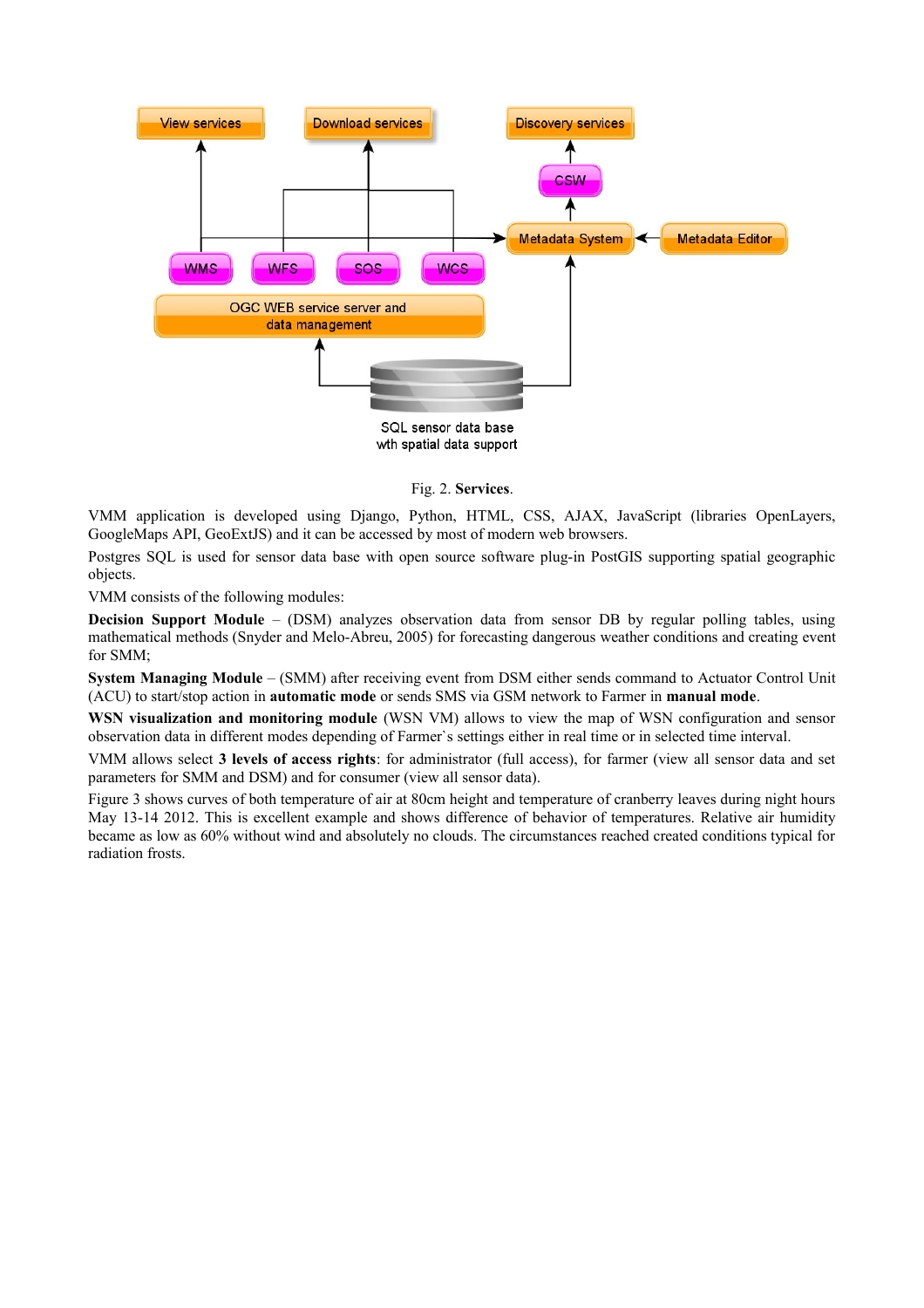

Fig. 3. **Temperature curves**.

During the experiment measurement of temperature, luminosity, air pressure, precipitation, wind strength and direction were collected. The data gathered was necessary input data for using mathematical methods implemented by Decision Support Module (DSM).

**Mathematical methods implemented in DSM** are based on models of the original paper by Allen for the frost temperature trend model implemented in FFST.xls and FTrend.xls (Snyder and Melo-Abreu, 2005). Two hours after sunset is starting time  $(t_o)$  of the model.  $t_o$  corresponds to the moment when the net radiation reaches minimum. Assuming there is little or no cloud cover or fog during the night, the net radiation changes little from time *t<sup>o</sup>* until sunrise the next morning. If there are clouds or fog, the model will forecast temperature lower than observed. If a cold front passes or if there is cold air drainage, the forecasted temperature may be too high. For use in the application program for the model, data are selected only from radiation frost nights. Measurements from nights with wind speed values greater than  $2.0 \text{ ms}^{-1}$  (5 mph) and nights with cloud cover or fog was excluded.

FTrend.xls implemented mathematical model is used to determine temperature trends during a frost night for air, wet bulb and dew point temperatures to forecast how the temperature will change during a radiation frost night from two hours after sunset till sunrise. Sunset and sunrise were determined from the input latitude, longitude and date. The model uses calculations to forecast the air temperature from the start time (*to*) until reaching the forecasted minimum temperature  $(T_p)$  at sunrise (at time  $t_p$ ) the next morning. Air temperature is calculated corresponding to the air and dewpoint temperature. Appropriate actuators on the crop field were used when the wet bulb temperature approached to the critical damage temperature.

As mentioned 8], there is another forecast method that was developed by Krasovitski, Kimmel, and Amir (Krasovitski et al., 1996). This method gives more precise forecasting; however implementation of the method is much more complicated. For starting point of researches we decided to apply FAO recommended and above described method. If future researches will show forecasted results will much differ from real ones then it will be useful to try the second method.

As it was discovered during the experiment early forecast is crucial. Because it is too late use any protection, for instance, artificial wind or fog when radiation frost already taking place; the only way is gathering data and calculating probability of radiation frost as early as possible and start protection actions at least  $1 - 2$  hours before leaves reach dangerous temperature levels.

The experiment gave answer to many questions according to technical realization of WSNs hardware and software. It brought us to idea construct our own based on new concepts WSN hardware and additional alignment of software specifications.

#### **Basic requirements for WSN Operating system (FarmOS).**

OS have to be an operating system for large scale WSN. To create that kind of networks there are specific requirements to make network stable. One of the main issues is to guarantee stable communication in long distances with resolution of collisions and self managing topology while meeting legal regulations for radio communications. To support robustness and flexibility of such large scale WSN systems FarmOS have to support:

- collision resolution support for large number of nodes;
- low energy consumption;
- WSN radio communication in three different topologies (star, multihop, mash)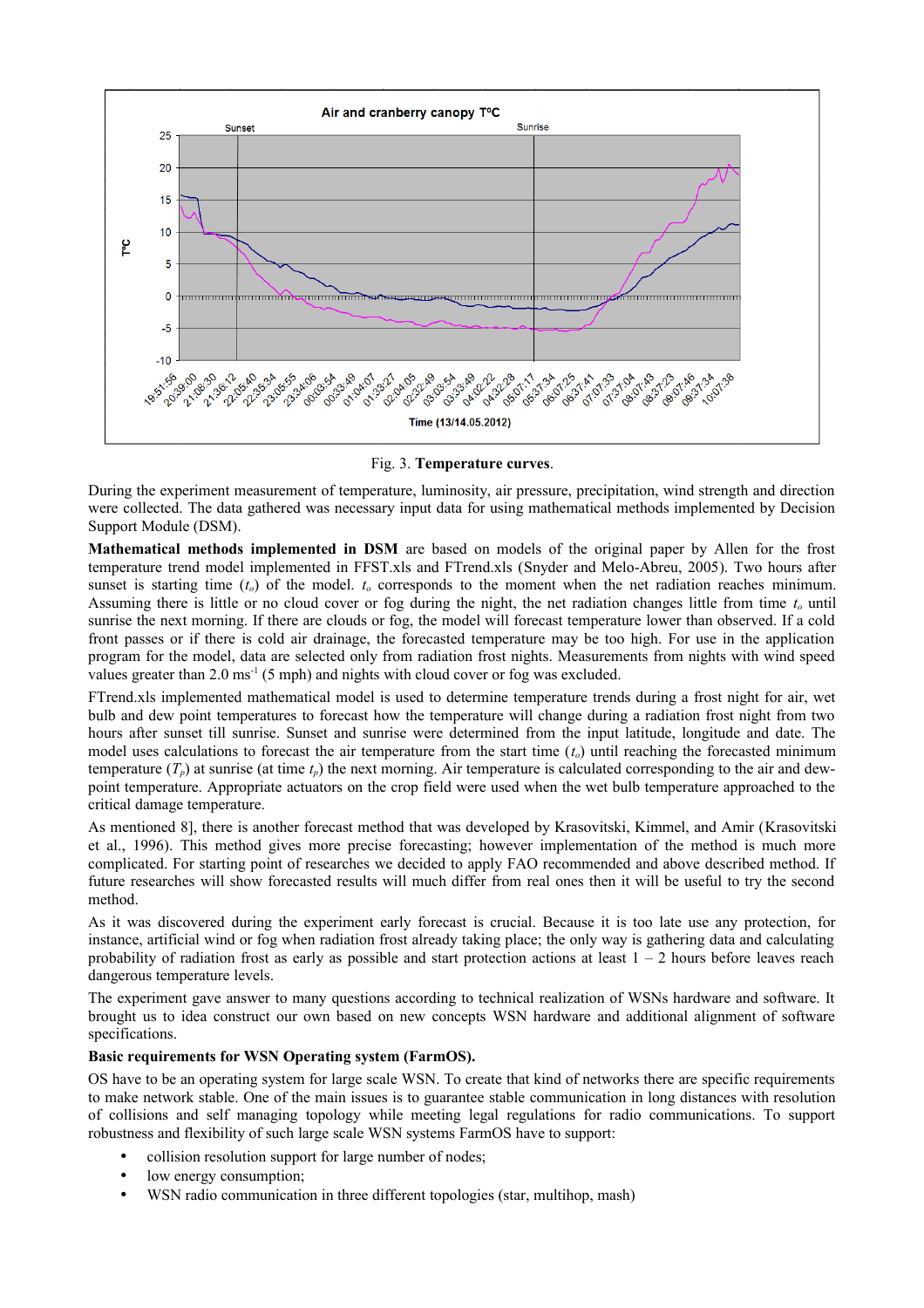- addressing, MAC protocols, multi-hop routing;
- multitasking;
- unlimited number of software timers;
- compile time configuration for inclusion and exclusion of specific options;
- interactive shell for basic controls and data access;
- integrated development environment;
- analog and digital sensors (including  $I^2C$ , SPI, SDI-12 protocols);
- integrated scripting language, etc.

To make system flexible and easy manageable architecture of FarmOS should be structured in three main layers:

- HIL Hardware Interface layer hardware independent services that should support any hardware;
- HAL Hardware abstraction layer provides services specific to hardware platforms sets of modules and chips;
- HPL Hardware presentation layer defines the services by the lowest level of hardware.

On top of the structure there are device drivers and device manager defined allowing unified and selective access to the resources by all applications.

Interface between the user applications and the FarmOS are the system calls.

It would be convenient if FarmOS applications could use plain C and UNIX like system concepts, for instance, sockets for communication. The FarmOS would be easy assessable for most people who have some system programming experience even for those who are new in embedded systems.

As a result an application can be developed without the specification of the hardware. In fact, one of the platforms provided is PC that allows for immediate application debugging and simulation at a high level (Qing Cao et al., 2008).

FarmOS have to have built in scripting language system suitable for common WSN applications in readable and intuitive way. For instance, only a few code lines are required to specify the basic "read sensors" or .,send readings to radio" applications.

The graphical user interface allows writing applications in FarmOS even for people with little or no programming experience.

The features above would make FarmOS robust and convenient for agricultural application design, implementation, and maintenance. The main goal is possibility to use large scale WSN systems running on FarmOS in harsh real field environment with little or no ITC personnel support and interaction.

To build large scale WSNs for use in agriculture some specific requirements have been discovered.

### **Basic requirements for large scale WSN long range node hardware and its solution** (Krivanek et al., 2012).

- size of transmitted data (sensor type and the measured value) is approximately 6B (byte) for one variable and one measurement;
- data is read by the Access point node in periodic intervals that can be configured. The shortest possible interval is 60 seconds;
- network nodes must keep working without recharge of batteries at least 6 months (roughly one agricultural season) performing data collection at least once every 2 hours;
- nodes could be equipped with energy harvesting elements for example with solar cell;
- management and operation of network elements (nodes) must be easy and robust;
- communication range between nodes must be about 250 m to 500 m in the field of forest;
- network nodes should be able to perform simple computational operations; such as zero offset, sensor transfer function, scaling and linearization, dew point calculation from air temperature and humidity measurements e.t.c.;
- easy integration of measured data;
- ability of WSN base station (WSN gateway) to connect to existing public wireless networks;
- operating frequency of 868 MHz or lower in SRD(ISM) bands;
- power consumption of nodes and its sensors must be as low as possible, the capability of recharging its battery for scavenging energy from the environment, and very limited processing capabilities;
- each node and its sensors should conform with enclosures protection ratio code at least to IP65.
- each node should has an unique ID number, written in hardware.

Sensor node should be considered as one entity with its sensors. Without sensors node loses sense of existence. It means that requirements to sensor node mean requirements to sensors connected too. What kind of sensors is needed and what requirements are applied it is defined by application. This research deals with long range sensor network for precision agriculture especially for protection of American cranberry from radiation frosts.

Combining know how obtained from field experiment described above, research in field of WSN, engineering knowledge a state of the art functional schematics of a new (namely - LUMII WSN) node was created (Figure 4). This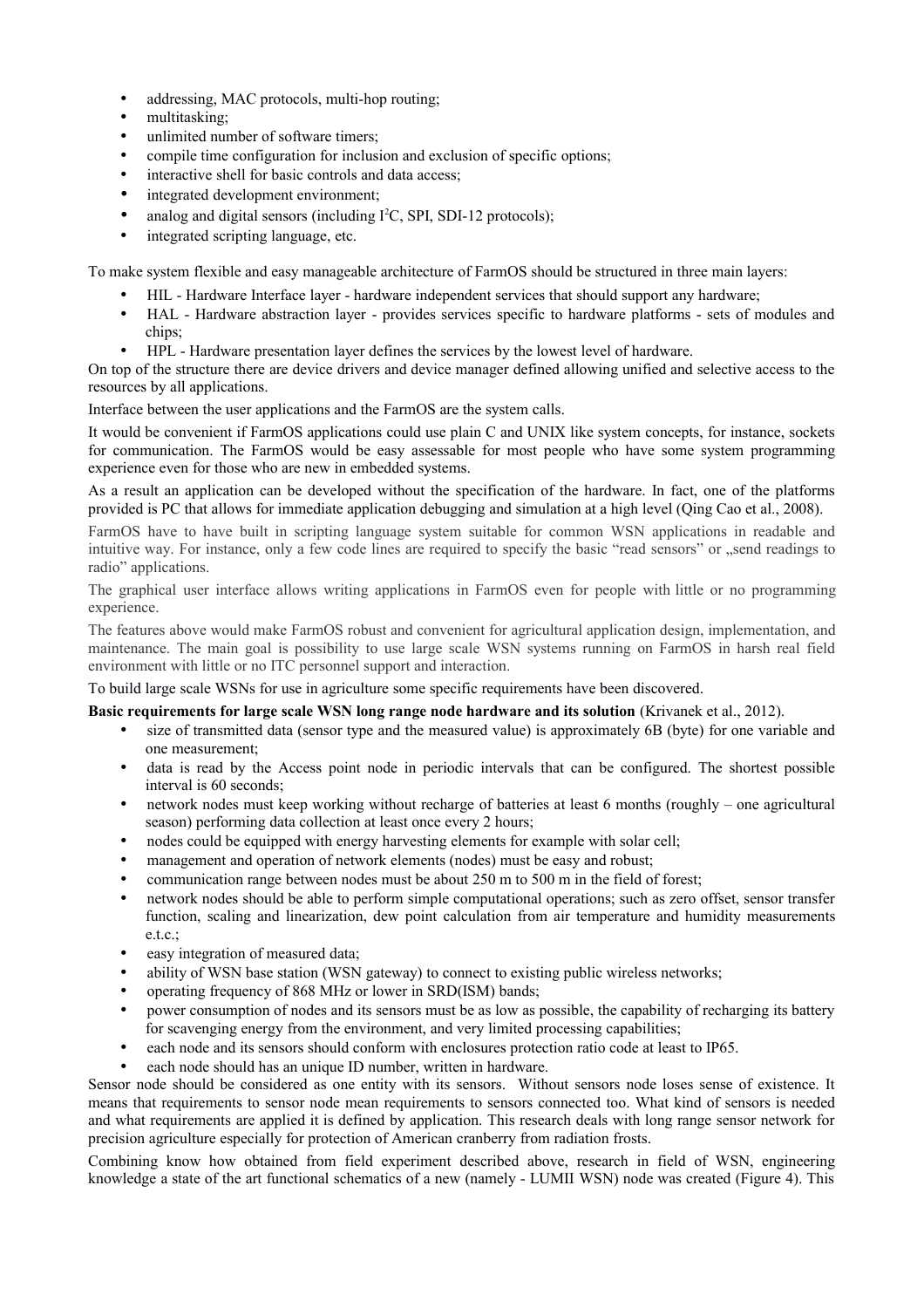schema and mechanical engineering of node solves row of problems of AgroSeNET hardware discovered during research. Schema contains some elements that can be regarded as inventions.

To describe hardware functionality of the LUMII WSN node description should be started with logical components.

**Energy harvesting and power management.** Different ambient energy sources can produce electrical power. Implementation of photovoltaic energy harvesting today could be done in relatively low costs. Because of its high energy output, photovoltaic cells could be used not only to power up wireless sensor nodes, but also recharge the batteries. Main task of energy harvesting circuit is to gather maximum energy in different solar cell lighting and battery load conditions. For energy harvesting and battery charging of the node solar panel consisting of two solar cells and energy harvesting integrated circuit (IC) LTC3105 from Linear Technologies are chosen. The solution offered is dealing with two tasks; the first one is recharge of the battery, the second is a measurement of solar radiation level. Solar cells are switched in short circuit mode for solar radiation measurement by switching on analog MOSFET switch SW1 (Figure 4). Solar cell pyranometer – the problem is that it does not measure the whole spectrum of the sun radiation. Therefore it is advisable to use a professional pyranometer to calibrate a photovoltaic instrument.

Two SANYO Eneloop Rechargeable lite long life AAA batteries (up to 2000 cycles) are chosen (Bourgoine, 2011).

**Micro-controller.** Microcontroller must have enough RAM, to execute the program, and enough flash memory, to store program and data. Microcontroller must have low energy consumption. To connect to all necessary digital sensors and radio transceiver microcontroller must have enough ADC inputs to interface with analog sensors and digital interfaces such as I2C, UART, SDI-12, SPI, 1-wire . The Texas Instruments microcontroller MSP430F2272 with 1 KB RAM and 32 KB flash memory is chosen for LUMII WSN node.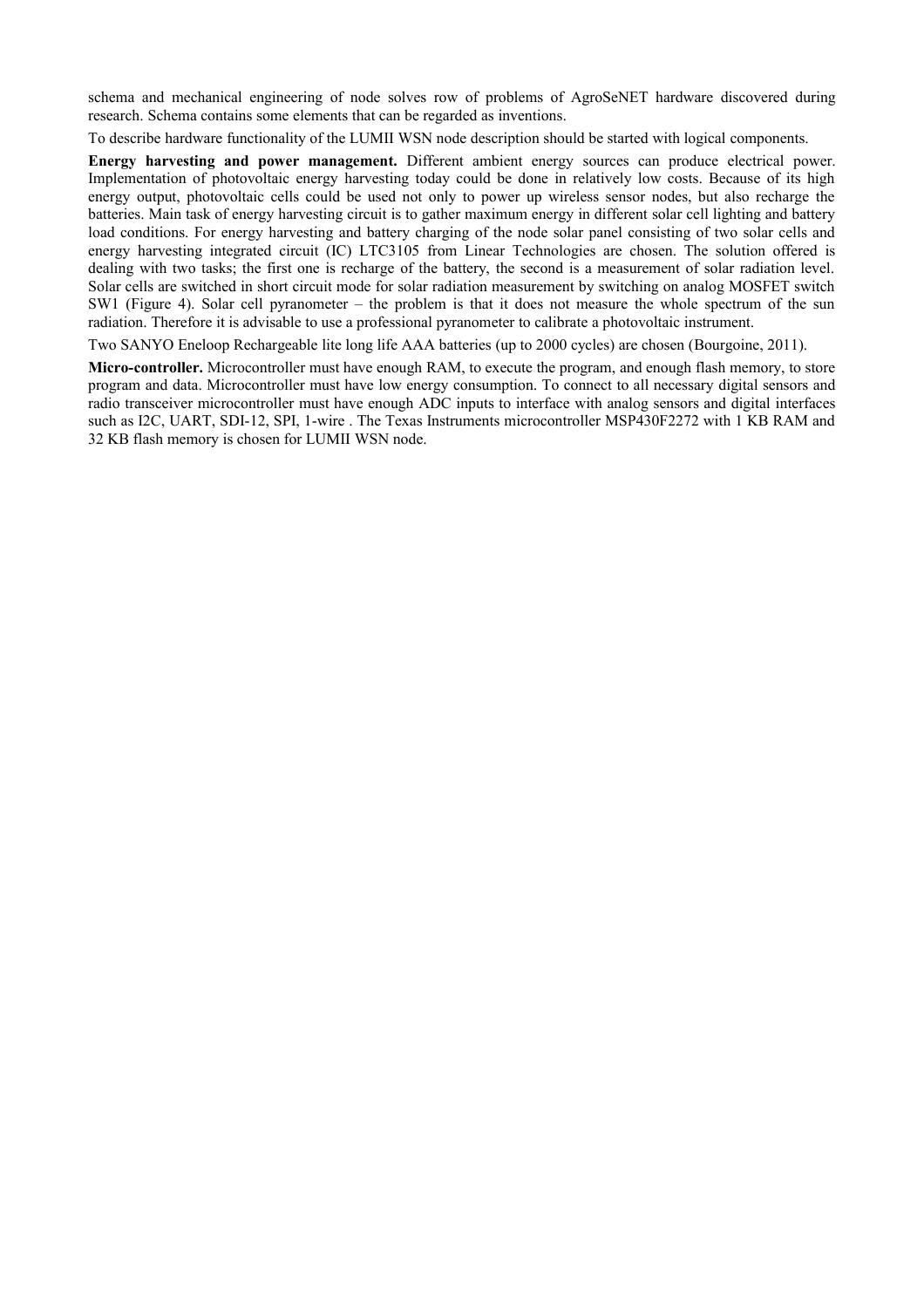



**RF module (transceiver).** Radio transceiver is the key element of WSN node. It's a main module determining quality of the network. To complete tasks determined by application it is crucial to chose appropriate transceiver chip, frequency band, channel bandwidth, data rate, and modulation technology. As it is mentioned above to perform a measurement of one phenomenon 6 B (bytes) of data are necessary; minimal time interval between measurements is considered 60s for meteorological measurements for agriculture use.

According to European table of frequency allocations and applications frequency range of 863-870 MHz is planned for use of Short Range Devices (SRD). According to ERC recommendation 70-03 relating to the use of SRD devices the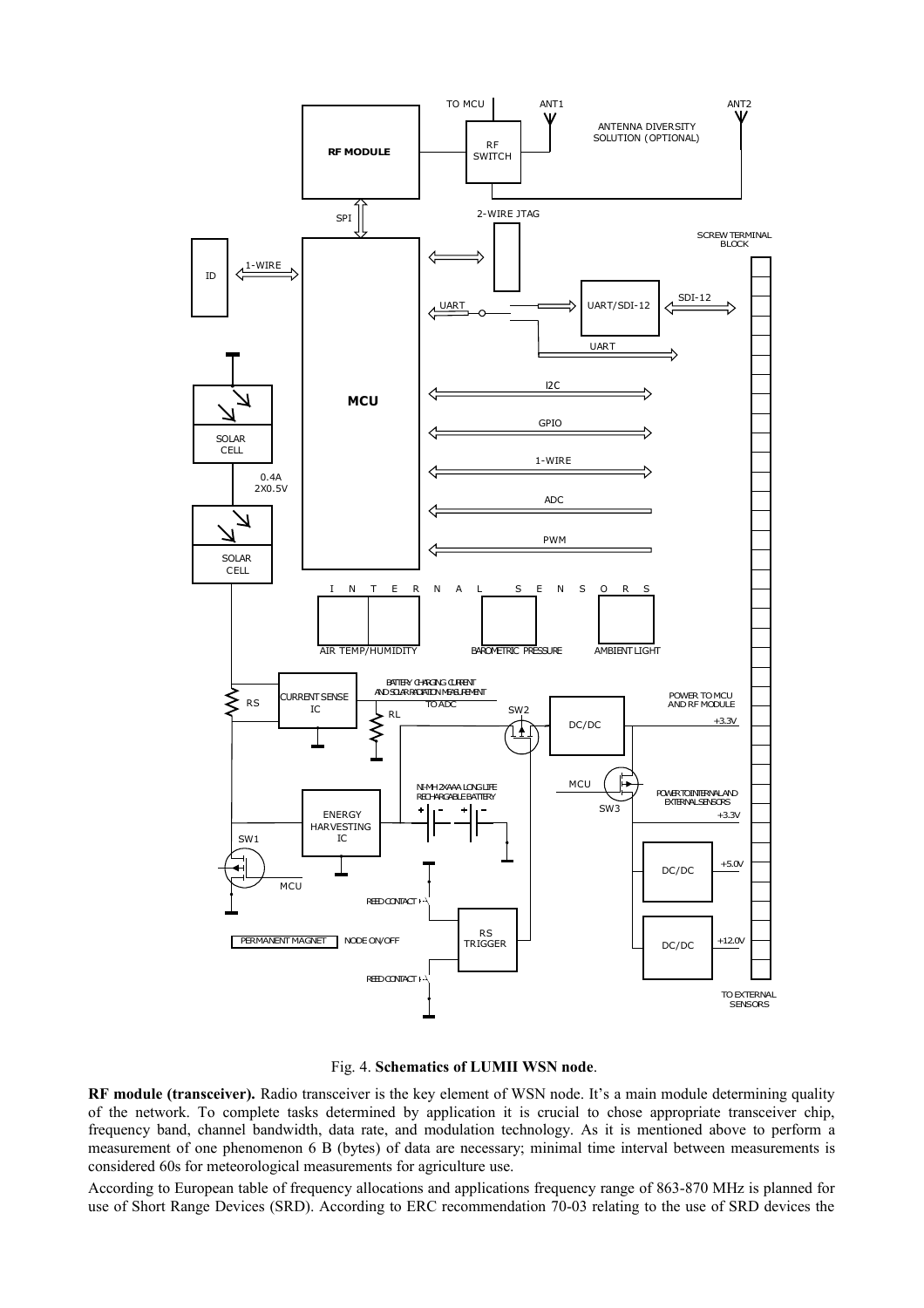maximum transmitting power must be not grater than 25 mW (+14dBm), maximum duty cycle for transmitter is 1%. From these specifications it follows if the time interval between measurements is 60s the transmitter should not be in active mode more than 600ms. Assume, the sensor node measures 8 phenomena – air temperature, humidity, barometric pressure, solar radiation, soil moisture, soil temperature, battery voltage, battery charging current. The common amount of data sent for one measurement cycle to access point, will be 8X6=48B (bytes) or 48X8=384b (bit). To fit in 600ms necessary data transfer rate will be 384bps/0.6s=640bps. Higher data rate requires larger radio channel bandwidth for receiver. According to the Nyquist theorem power of thermal noise applied to the receiver input is proportional to the bandwidth of the channel. The way to increase data transfer rate is by reducing link budget. By increasing data transfer rate data transmitting time and duty cycle decreases hence energy consumption of node goes down. In forested areas multi path fading takes place. Implementing of antenna diversity for forested areas is good solution.

Features of some Texas Instruments RF transceivers, appropriate for low bandwidth, low data rate, long range radio transmission at 868MHz frequency band are shown in Table 1.

Table 1

|                                             | <b>CC1101</b>   | <b>CC1120</b>    | <b>CC1125</b>    |
|---------------------------------------------|-----------------|------------------|------------------|
| Min channel bandwidth, kHz                  | 58              | 8                | 2.8              |
| Min channel spacing, kHz                    | 100             | 12.5             | 4                |
| Receiver sensitivity at 1200 bps, 1% packet | $-112dBm$       | $-123dBm$        | $-123dBm$        |
| error rate                                  |                 |                  |                  |
| Receiver sensitivity at 300 bps, 1% packet  | N.A.            | N.A.             | $-129dBm$        |
| error rate                                  |                 |                  |                  |
| Adjacent channel rejection                  | $37 \text{ dB}$ | 64 dB            | $67 \text{ dB}$  |
| Image channel rejection                     | 31 dB           | 66 dB            | 66 dB            |
| Current consumption in SNIFF mode           | N.A.            | $3.7 \text{ mA}$ | $2.0 \text{ mA}$ |
| Average current consumption in RX sniff     | N.A.            | 15mkA            | 15mkA            |
| mode, checking for data packet every 1      |                 |                  |                  |
| second, using Wake-on-radio                 |                 |                  |                  |
| Max transmitter output power                | $+12$ dBm       | $+16$ dBm        | $+16$ dBm        |
| Sniff mode                                  | N <sub>0</sub>  | Yes              | Yes              |
| Wake-on-Radio functionality (WOR)           | <b>WOR</b>      | Enhanced WOR     | Enhanced         |
|                                             |                 |                  | WOR.             |
| Antenna diversity support                   | No              | <b>Yes</b>       | <b>Yes</b>       |
| Link budget                                 | 124 dB          | 139 dB           | 145 dB           |

For WSN prototype consisting of 50 nodes Anaren 868MHz RF module based on TI CC1101 transceiver IC has been chosen. Several WSN nodes will be built using 868MHz RF module based on either TI CC1125 or CC1120 transceiver IC will be built for research purposes. Cranberry field protection against radiation frosts requires specific internal and external sensors for new LUMII node.

#### **Internal sensors:**

- air temperature/humidity measurement with dew point calculation possibility the Sensirion IC SHT21P with PWM interface;
- barometric pressure the Freescale Semiconductor IC MPXH6115A6 with analogue voltage interface;
- ambient light the ROHM IC BH1603FVC with analogue current interface;

#### **External sensors:**

- soil moisture the VEGETRONIX VH400 with analogue voltage interface;
- soil temperature VEGETRONICS THERM200 with analogue voltage interface;
- wind speed INSPEED VORTEX WIND SENSOR with reed contact output interface (frequency of reed contact switching is measured);
- wind direction INSPEED E-VANE Hall effect sensor with analogue voltage interface.

**Engineering development of the node.** The node must be fully protected against dust and heavy rain, i.e., the housing must meet at least IP67 class. The housing of node has to be fitted with transparent cover, to locate the light sensor and solar panel inside the housing. Gas-permeable membrane filter ventilation system must be installed on the housing to provide the same atmospheric pressure, air temperature and humidity of the outside. It gives a chance to fit environmental monitoring sensors inside the housing. This would allow the part of sensors to place within the housing, protecting them from exposure of the environment and reduce the cost of nodes. The junction box is to be used for connecting the external sensors without opening the housing of the node. The cable between junction box and housing of the node has to be pressurized with cable glands. The node is to be equipped with non-contact switch, for example, permanent magnet steered reed, which can be turned on and off. The mechanical design of node has to provide userfriendly and simple fixation on the field.